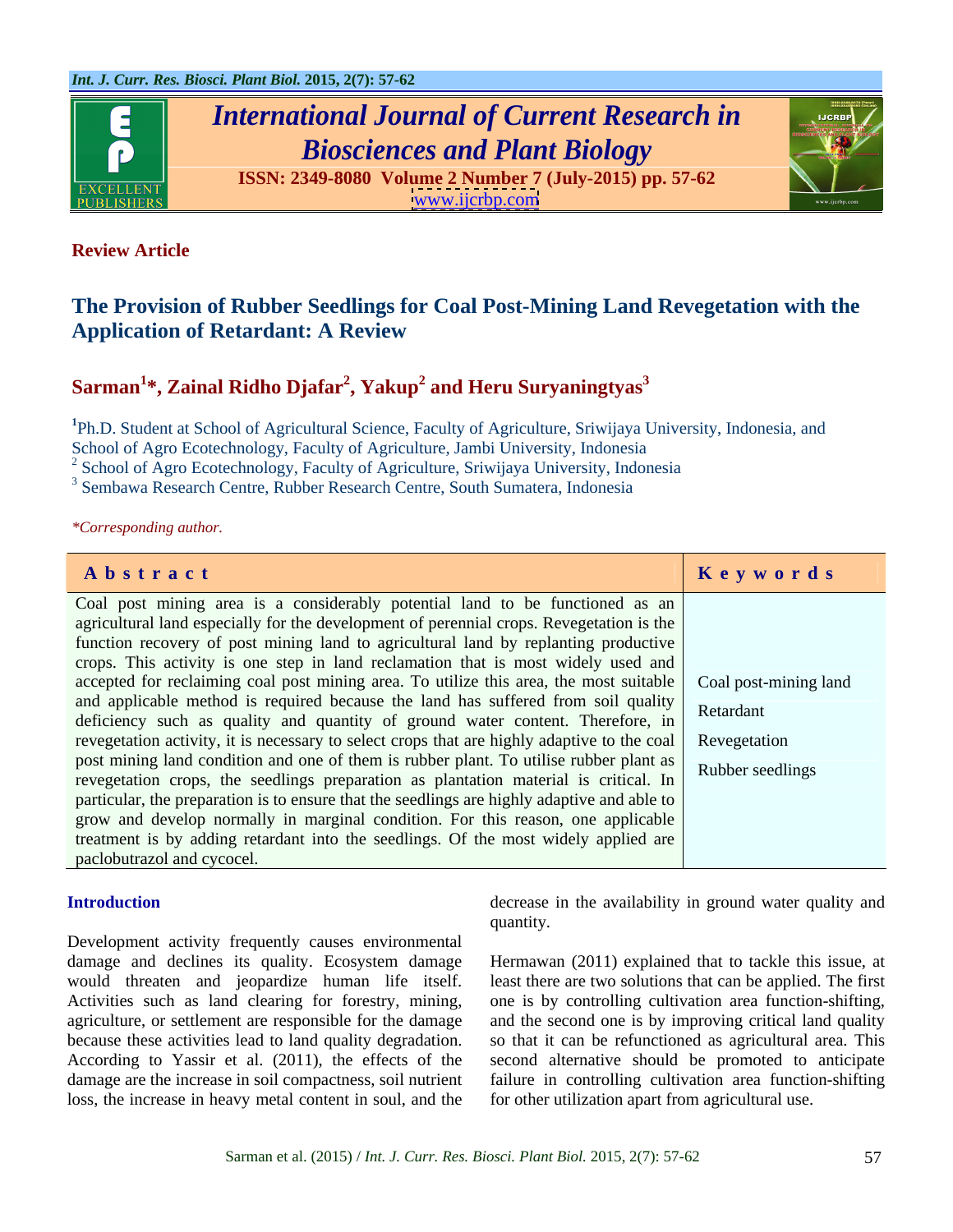One of potential critical land that can be utilised for plant adaptability on such coal post mining area without agricultural purposes is coal post-mining land. Generally, coal mining is performed in two methods: open mining and underground mining. In Indonesia, large numbers of **Revegetation of coal post-mining area with rubber**  coal mining company apply open mining method which plant is highly potential in polluting environment. This method

Such this land condition is virtually incapable for supporting agricultural plant growth, therefore a serious

According to Hermawan (2011), one of steps in post recovery is implemented by an attempt of replanting mining land recovery to agricultural area is by planting reclamation vegetation or revegetation. Revegetation is the most widely accepted and applied method for regeneration ability on this type of environment, as well

crop such as sengon, kaliandra, angsana, mahoni,

According to the preceding passage, perennial crops such as palm and cacao can be utilised as revegetation plant. This indicates that another perennial crop such as rubber ecosystem. plant (*Hevea brasiliensis* Muel Agr.) can also be utilised. This statement is supported by some study reports Generally, plants other than forestry plants need more explaining that rubber plant is highly adaptive on difficult growth requirement. Therefore, land preparation marginal land. Therefore, more elaborate study is required especially to rubber plant cultivation started need better handling compared to reclamation for forest from seedlings provision to production in coal post area. For horticultural plants, palm tree and rubber are mining land. two kinds of plants that can relatively grow easily on

One issue is the provision rubber seedlings that are highly adaptive on coal post mining area with low quality and quantity of ground water. To cope with this According to research, scope of reclamation technology problem, one available treatment is by applying retardant in the master plan of Pengembangan Pusat Unggulan such as paclobutrazol and cycocel through vegetative IPTEK Pusat Penelitian Teknologi Reklamasi Lahan

causing abnormal growth.

# **plant**

could decrease soil productivity and water quality, Mining activity, especially on open-pit, would diminish trigger erosion and sedimentation, diminish plant and all vegetations on the area that will be mined, such as animal diversity, cause health problem on humans, trees, bushes, plant roots, seedlings, microorganism, as trigger micro climate change, and diminish organic well as migration of animals. This process would material (Herdina et al., 2011). definitely lose functions of this vegetation area, such as providing forest yield, habitat of wild animals, food, and water absorber area or water resources (Zulkifli, 2013)

attempt to recover this land to its original condition, or at One important step in reclamation activity is revegetation least to close to it is required.This attempt is widely (replanting). Setiadi (1999) defined revegetation as an known as reclamation. effort to recover critical area outside of forest area in order that the area can be normally refunctioned. This activity on post-mining area which can decrease area covering (Lembaga Penelitian Universitas Jambi, 2013).

reclaiming coal post mining land. This method should be According to Zulkifli (2013), the first step in applied by selecting crops based on its survival and revegetation on post-mining area is the planting of as its ability to stabilize soil structure. environment condition. Some generally-used rapidly- The first step in revegetation is planting pioneer plant, a *falcata*), Acacia (*Acacia mangium, Acacia crassiacarpa*), plant that can grow rapidly. After 2-3 years, this post Lamtoro (*Leucaena glauca*), Turi (*Sesbania grandiflora*) mining land is ready to be cultivated with other types of and Gamal (*Gliricidia sepium*). Some of these plants are meranti, palm and cacao [\(http://galaksibimasakti](http://galaksibimasakti). as windbreaker, and some others are grown to reduce blogdetik.com/reklamasi-bekas-tambang-batu-bara). light intensity and temperature, increase air humidity and as palm and cacao can be utilised as revegetation plant. create microclimate which is suitable for forest rapidly-growing pioneer plants that can adapt faster with growing plants for revegetation are Sengon laut (*Albizia*  grown as protection trees that protect the base plant and maintain soil humidity, and increase the amount of organic substances. These plants have a function to ecosystem.

> for planting, seed preparation, seedlings and plant care marginal land like post-mining area, but palm tree requires relatively high rainfall intensity (Zulkifli, 2013).

growth retardation mechanism. This method can improve 2014 2015, it is emphasized that the second focus of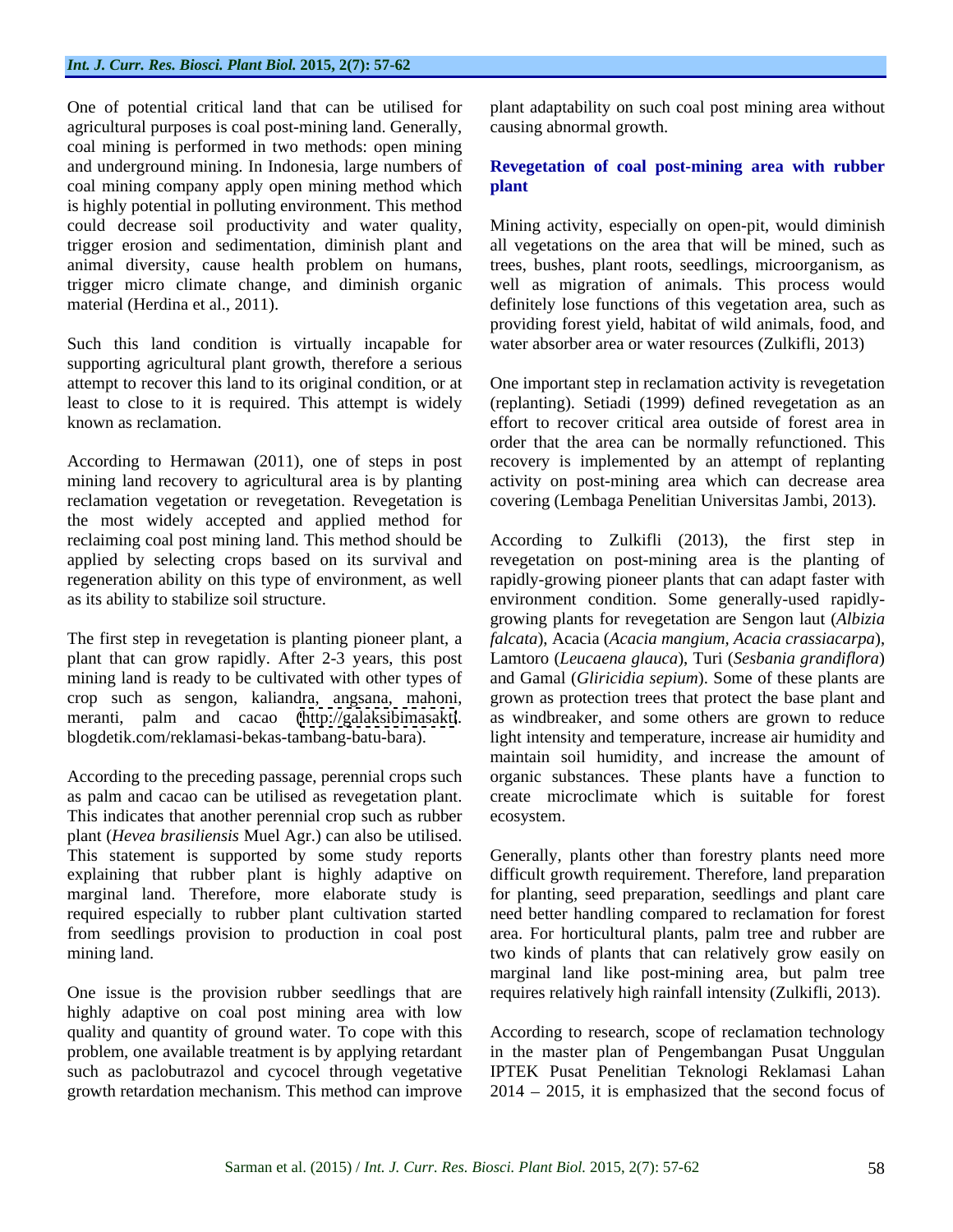research on reclamation technology is optimizing the brief description of seedlings provision for post-mining utilisation of critical and marginal land through land area by utilising growth-regulator substance namely reclamation for the development of multi-use plants (economic and conservation goal) with rubber plant as the prioritized commodity. It is also emphasized in Profil **Provision of rubber plant seedlings by retardant**  Lembaga Riset Unggulan Puslitek-RekLa Jambi that rubber plant as conservation commodity has economic reclamation commodity. Besides, rubber plant is also an recovered and reused optimally through land

post-mining land revegetation with rubber plant (*Hevea brasiliensis* Muel Arg.) is critical for some reasons. On

rubber plant could adapt easily on rocky land in Palangisang, South Sulawesi, Indonesia. In this condition, the plant could yield a high production: 1,500 To overcome this, rubber plant seedlings tolerant of kilograms per hectar per year. Suhendry et al. (1996) drought are required. The availability of the adaptive explained that rubber plant even has the ability to reach high productivity on sandy area in confirmed dry season

90 kg/ha N, 3-7 kg/ha P, 10-20 kg/ha K, and 9-18 kg/ha Mg. This is a characteristic that only belongs to rubber

According to the preceding explanation, it is clear that well on marginal land. This paper is attempting to offer a retardant.

# **application to coal post-mining land**

value that makes this commodity potential as post-As a marginal land, coal post-mining area needs to be environment-friendly and highly-economic plant. In revegetation. One of the most suitable plants for the addition, it is also traditional commodity that has been revegetation, according to the passage above, is rubber developing for a long time in Jambi Province. plant. This is because it has wide adaptability and is also From the explanation above, it can be concluded that becoming source of living for the people and the raw recovered and reused optimally through land one of commodity of society plantation that has been materials for latex and woods.

the one hand, it acts as a milestone to design a cultivation Coal post-mining land contains high proportion of sand technology to recover the land's condition to the original and clay at 80-90%. Compact soil from mine tailing condition, and improve socio-ecomic condition of reduce the amount of pore in the soil to facilitate water inhabitants who live around the area. and air flow, and root system (Istianto et al., 2009), so On the other hand, it is stated from the experiment results the main problem faced by land revegetation on coal-post and experiences of researchers and practitioners that mining land is the low content of aquifer especially in rubber plant is one of plants that have high adaptability dry season. As a result, the cultivated plant would be in on marginal land. Tistama et al. (2009) reported that jeopardy due to the drought that would affect its growth that it causes water barrier capacity to lower. Therefore, ability.

seedlings is an issue that needs to be tackled.

compared to other areas that do not have any dry season. One solution to the problem is utilising growth-regulator Tistama et al. (2009) explained that another advantage of decrease the possibility of water loss through rubber plant the ability to fix its physical properties transpiration, but also, on some types of retardant, enable through nutrient enrichment by utilising the the higher allocation of photosynthate from leaves to physiological properties deciduous. A study in Malaysia roots. This leads to a faster seedling growth because it is reported that every year rubber's leaves can recover 45- expected that with the well root growth, the seedlings can substance (retardant). This mechanism will not only extract water faster.

plant. Besides, it also has carbon fixation ability that put Some chemical substance groups are found capable of this plant as an industrial plant that has ecological use. reducing stem length. These groups are named by The sun radiation usage efficiency on rubber plant with retardant or growth-regulator substance. Retardant in a closed canopy is around 2.8% (Templeton, 1969). plant acts as an organic matter apart from nutrients that with the advantageous properties of rubber plant, it can retardant is a synthetic organic matter that can slow the be considered as an alternative for post-mining land cell growth on sub-apical meristem when it is induced to revegetation. One emerging issue is how to guarantee the a responsive plant. It can also reduce stem growth provision of high quality rubber seedlings that can adapt without affecting leaves growth and causing abnormal on small quantity can support, slow, and change physiological process. Wattimena (1988) explained that growth. Retardant are widely used in horticultural plant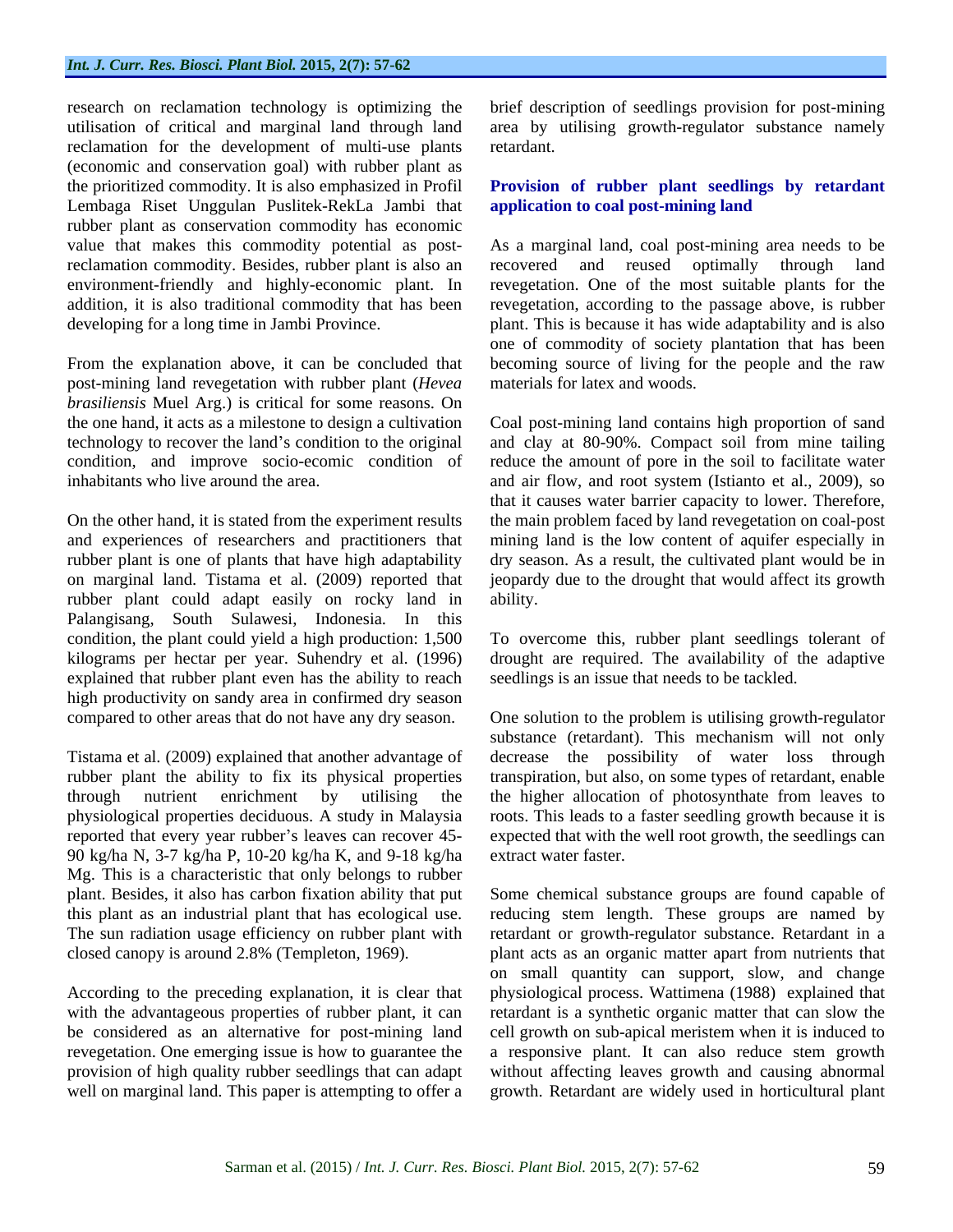cultivation as growth-regulator substance. Some of

In research, the most widely used type of retardant is explained that Paclobutrazol is a growth retardant namely Cultar, Bonzai and PP333 derived from herbicide, and it is proven effective to control plant Nejadsahebi et al. (2010) explained from his research growth. The morphological response of paclobutrazol is that cycocel can improve the endurance of stomata,

Paclobutrazol activity has opposing effect against GA3. Bultynck et al. (2004) explained that induction of GA3

Abscisic acid is created through terpenoid track. Effect water through transpiration (Chaney, 2004). The increase in water connection in tree can emerge from the combination of increase in abscisic acid content that In conclusion, based on research reports and statements reduces stomata opening. Therefore it will reduce shoot regarding retardation mechanism and the function of growth and on the stem surface for transpiration and it retardant especially paclobutrazol and cycocel, there is a leads to more effective water absorption. Gardner et al. high possibility that these kinds of retardant can solve the (1991) reported that the stomata closing will reduce the issue about growth problem in drought condition. This amount of transpiration, and therefore minimize water can also be applied as a milestone to utilize retardant as losing. one of alternatives to prepare rubber seedlings for coal

In a study by Ghosh et al. (2010) on sandy soil, the effect of soil surface treatment at 2.0 g dose of paclobutrazol disappeared totally for 3 years. On heavier soil that contains silt and organic material, the effect remained Coal post-mining land is considerably potential to be until the fourth and fifth season. Another type of utilised as agricultural area. To make it ready for retardant that can be used to prepare rubber seedlings in utilisation, it is required an effort to recover the land coal post-mining area is cycocel. Cycocel or Chlormequal is a retardant that can retard the formation of kaurene, an intermediary in the formation of applied. One of the most important steps of reclamation

retardant products are *Phosphon D, Amo-1618,*  against threat of drought through retardation mechanism *paclobutrazol, cycocel,* and *ancymidol.* of vegetative grow, but it keeps the yield (Irianto et al., Cycocel is a retardant that can improve plant tolerance 2013).

Paclobutraol (Pbz.). Christov et al. (1995) and Chaney Sharif et al. (2007) suggested that the injection of (2004) explained that paclobutrazol is categorized as a cycocel (*chlormequat chloride*)0 to 3000 mg.L growth-regulator substance that can retard plant growth, barley plant is proven to be able to reduce the plant's improve green colour of leaves, and increase yield height but can improve relative water content. Inducing without causing abnormal growth. Mazher et al. (2014) cycocel in dry season (without stress) can improve ratio  $-1$  on on of dry weight for root and shoot.

the reduction in internode length. reduce transpiration and help water use efficiency. As a result, Cycocel is capable of neutralizing negative effect from threat of drought.

can improve biomass allocation on leaves, particularly on The result of study conducted by Eristo et al. (2014) leaf sheaths but it will decrease allocation on roots. Mean stated that root dry mass that increase followed with ratio while, application of paclobutrazol decrease allocation of root and tall shoot by the induction of cycocel is on leaves and improve biomass allocation on roots. expected to beable to improve the ability of mangosteen Therefore, this would strengthen root growth that will seedling to absorb water and nutrient available in the make the plant more tolerant in dry land. These substances then can be utilized as main Paclobutrazol is also capable of reducing water pressure seedlings to grow. Temporary vegetative growth on plant by affecting synthesis of abscisic acid hormone. retardation of seedling is conducted until root of paclobutrazol treatment will promote abscisic acid ability to absorb water and high nutrient. It seems that production. One of the function of abscisic acid is that it this condition can only be monitored by extending causes stomata to close therefore it reduces the loss of observation time and adding a new variable: profile of material in the formation of carbohydrate needed by development reaches its optimal level so that it will have mangosteen seedling root development.

post-mining land revegetation.

### **Conclusion and suggestion**

gibberellin from mevalonate (Krishnamoorthy, 1981). is revegetation. Revegetation is human effort to recovercondition to the initial condition, or at least close to it.To reach this condition, reclamation is the best method to be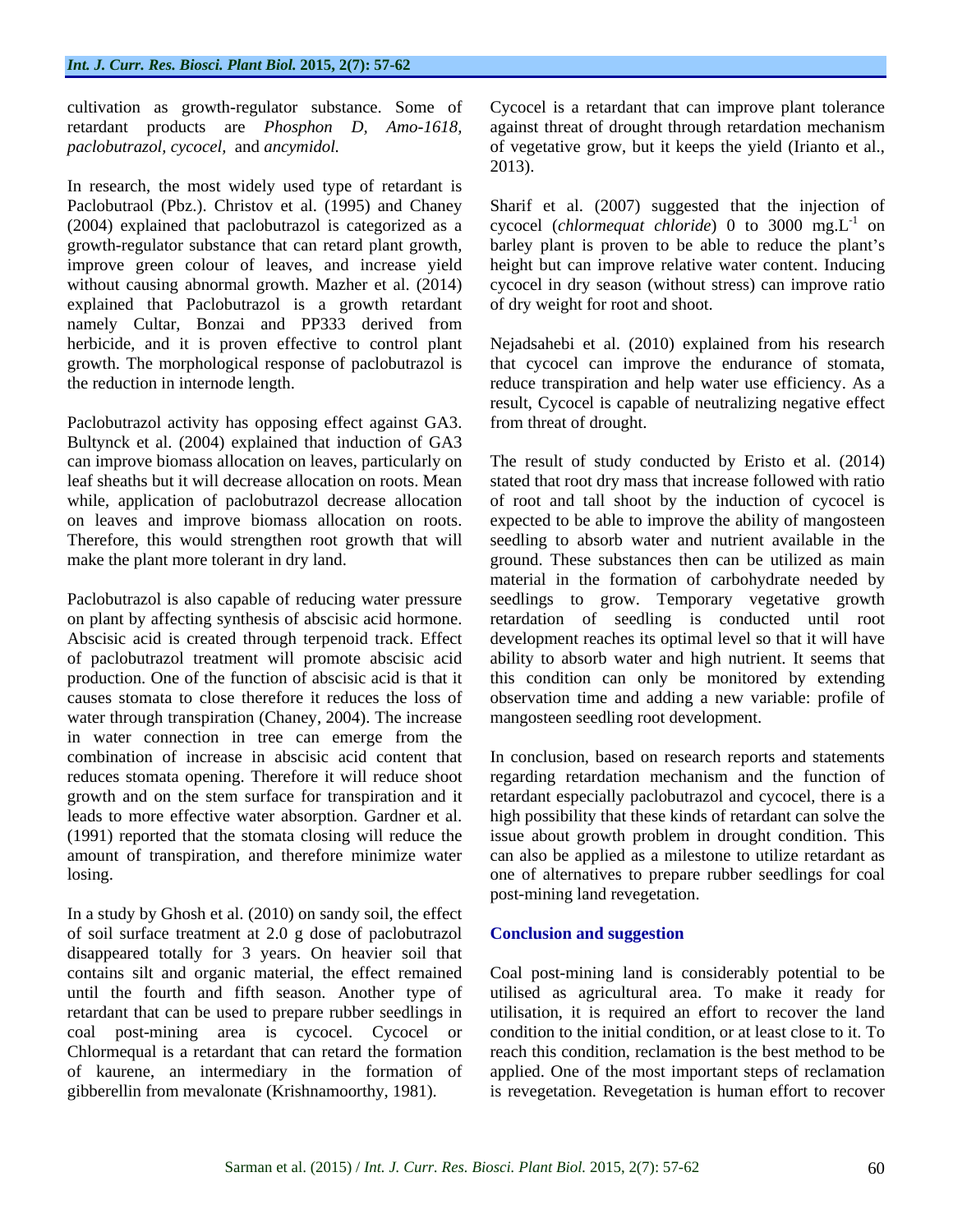critical land by replanting the land with adaptive crop. One of the most suitable and highly adaptive crops for such condition, particularly marginal land, is rubber Sebagai Lahan Pertanian Tanaman Pangan.

Revegetation by using rubber plant requires drought tolerant seedlings because one of the problems faced by farmers on post-mining land is ground water shortage. One promising alternative to make rubber seedlings to have adaptability on dry land is by the induction of Irianto, P., Budidayati, I., dan Mapegau., 2013. retardant such as paclobutrazol and cycocel. It is because these two retardant are capable of increasing plant's Kuning Buah Manggis (*Garcinia mangostana* L.) tolerance against threat of drought through vegetative growth retardation mechanism without causing abnormal Calinetic discussion and the internal of the state of the state of the state of the state of the state of the state of the state of the state of the state of the state of the state of the state of the state of the state o

It is advised to conduct step-by-step and multi-year research to get more concrete data in order to achieve the best method for coal post-mining land revegetation by utilizing rubber plant as pioneer plant.

- Bultyncka, L., dan Lambersa, H., 2004. Effects of species with contrasting leaf elongation rates.  $-2025$ .
- Chaney, W.R., 2004. Paclobutrazol; More than just a
- Christov, C., Tsvetkov, I., Kovache, V., 1995. Use of Paclobutrazol to cntrol vegetative growth and
- Eristo, J., dan Budiyati, I., 2014. Pertumbuhan Bibit Palembang 26-27 September. pp.1-6.
- Tanaman Budidaya. Penerbit UI-Press. 424p. Ghosh, A., Chikara, J., Chaundhary, D.R., Prakash,
- A.R., Boricha, G., Zala, A., 2010. Paclobutrazol
- Herdina, J., Zozy Aneloi Noli, Z.A., dan Chairul., 2011. Pertumbuhan Beberapa Tanaman Untuk Revegetasi
- plant. Prosiding Seminar Nasional Budidaya Pertanian, Tambang melalui Revegetasi dan Kesesuaiannya Sebagai Lahan Pertanian Tanaman Pangan. Urgensi dan Strategi Pengendalian Alih Fungsi Lahan Pertanian. Universitas Bengkulu.
	- [http://galaksibimasakti.blogdetik.com/tag/langkah](http://galaksibimasakti.blogdetik.com/tag/langkah-)<langkah-reklamasi-bekas-tambang-batu-bara/> diakses tanggal 15 April 2014.
	- Aplikasi Cycocel dalam Pengendalian Getah pada Lahan Kering. J. Lahan Suboptimal. 2(2), 111-118.
- growth. Istianto, Munthe, H., Siregar, T.H.S., Tistama, R., Nugroho, P.A., Junaidi., 2009. Pemulihan Lahan Bekas Tambang Batubara melalui Pengusahaan Tanaman Karet. Prosiding Lokakarya Nasional Pemuliaan Tanaman Karet. Pusat Penelitian Karet, Medan. pp.314-324.
- **References** Including Aplications in Agriculture. Tata McGraw Krishnamoorthy, H.N., 1981. Plant Growth Substance Hill Publ. Co., New Delhi.
	- applied gibberellic acid and paclobutrazol on leaf Pengembangan Pusat Unggulan IPTEK Pusat expansion and biomass allocation in two *Aegilops* Penelitian Teknologi Reklamasi Lahan Tahun. 2014 Lembaga Penelitian Universitas Jambi, 2013. Masterplan 2025.
	- Physiol. Plantarum 122, 143–151. Mazher, A.A.M., Aziz, A.N.G., El-Maadawy, E., Nasr, growth retardant. Presented at Pro-Hort Conference, acid and paclobutrazol on growth and chemical<br>Peoria, Illinois. 4<sup>th</sup> February. The example of *Schefflera arboricola* plants. Middle <sup>th</sup> February. The composition of *Schefflera arboricola* plants. Middle A.A., El-Sayed, S.M., 2014. Effect of gibberellic acid and paclobutrazol on growth and chemical East J. Agric. Res. 3(4), 782-792.
	- improve fruiting efficiency of grapevines (*Vitis*  of cycocel and irrigation regimes on some *vinifera* L.). Bulg. J. Plant Physiol. 21(4), 64–71. **physiological parameters of three olive cultivars.** Nejadsahebi, M., Moallemi N, Landi, A., 2010. Effects Amer. J. Appl. Sci. 7(4), 459–465.
	- Manggis (*Garcinia mangostana* L.) pada Berbagai Setiadi, Y., 1999. Status Penelitian Pemanfaatan Konsentrasi Cycocel di Media Tumbuh Ultisol. Cendawan Mikoriza Arbuskula untuk Rehabilitasi Prosiding Seminar Nasional Lahan Suboptimal 2014, Lahan Terdegradasi. Prosiding Seminar Nasional Mikoriza I. 15-16 November, Bogor.
- Gardner F.P., Pearce, R.B., Mitchell, R.L., Fisiologi Sharif, S., Saffari, M., Emam, Y., 2007. The effect of drought stress and cycocel on barley yield ( CV. Valfajr). J. Sci. Technol. Agric. Nat. Resour*.* 4(13), 1-6.
	- arrests vegetative growth and unveils unexpressed Suhendry, I., Ginting, S., Azwar, R., Nasution, M.Z., yield potential of *Jatropha curcas*. J. Plant Growth 1996. Potensi Pengembangan Tanaman Karet pada Regul. 29(3), 307-315. Tanah Marjinal Beriklim Kering. Studi Kasus daerah Langga Payung Sumatera Utara. Warta Puslit Karet. 15(2), 67-77.
	- Yang Diinokulasi Ektomikoriza Pada Lahan Bekas Templeton, J.K., 1969. Partition of assimilates. J. Rubb. Res. Inst. Malaya. 21(3), 259-263.